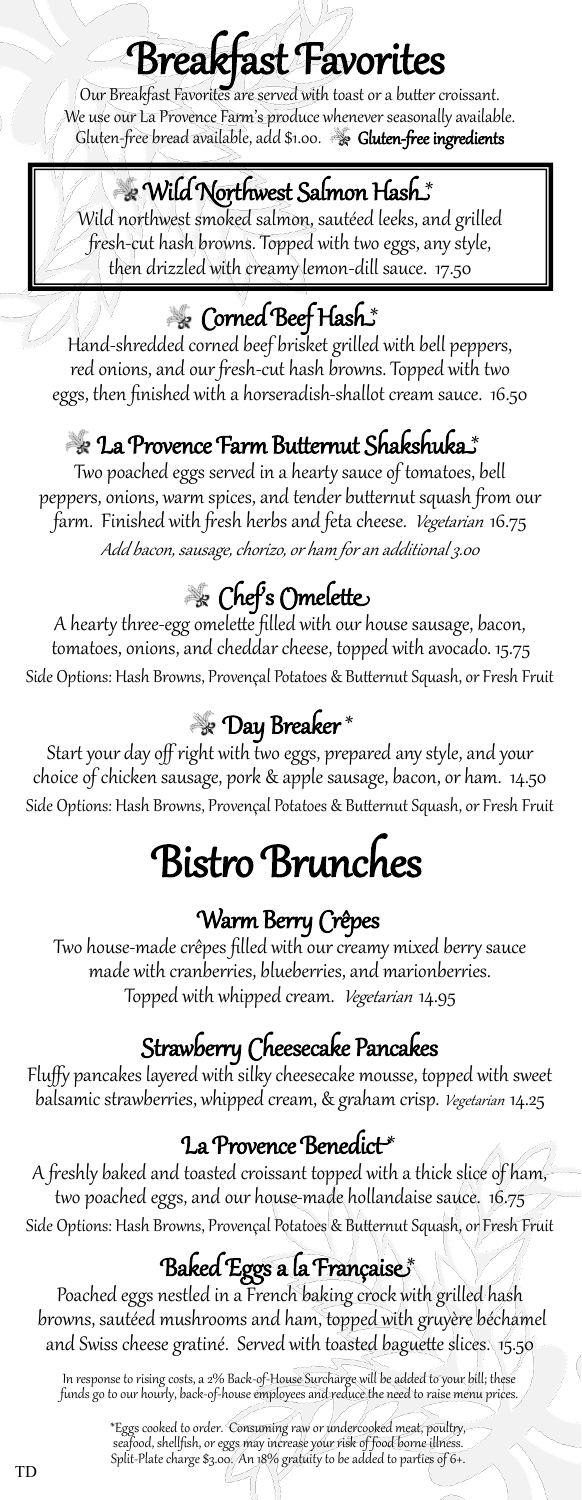#### Risotto Cakes & Eggs \*

Risotto cakes with sautéed bacon, asparagus, mushrooms, red onions, and fresh basil are gently formed into patties, lightly breaded, and grilled to perfection. Topped with two poached eggs. 16.75 Side Options: Hash Browns, Provençal Potatoes & Butternut Squash, or Fresh Fruit

# Lunch Favorites

We use our La Provence Farm's produce whenever seasonally possible. Gluten-free bread available, add \$1.00 G**luten-free ingredients** 

### Grilled Wild Albacore Tuna Melt

Wild Albacore tuna mixed with mayonnaise and finely chopped celery, onions, and carrots, then topped with tomato and melted cheddar. Served on our fresh Provence sourdough bread. 15 Side Options: Green Salad, Potato Salad, or Fresh Fruit

### Monte Carlo

Grilled French bread classic - smoked turkey, crisp bacon, pepper jack cheese, and fresh tomato. Finished with Dijon mayonnaise. 15.50 Side Options: Green Salad, Potato Salad, or Fresh Fruit

#### La Provence BLT \*

Thick-cut bacon, green leaf lettuce, sliced tomato, avocado, and a fried egg, stacked together on a freshly baked croissant. Finished with our house-made pesto aioli. 15.25 Side Options: Green Salad, Potato Salad, or Fresh Fruit

## Chipotle Chicken Sandwich

A seasoned chicken breast filet smothered with caramelized onions, sliced tomato, lettuce, pepper jack cheese, and chipotle aioli on our freshly baked and grilled French bread. 15.50 Side Options: Green Salad, Potato Salad, or Fresh Fruit

#### Northwest Salmon Salade \*

Organic salad greens and French lentils dressed with a light balsamic vinaigrette and tossed with feta cheese and fresh tomato. Topped with a grilled salmon filet and a dollop of fresh basil pesto. Served with fresh La Provence bread. 17.50

### Chicken Mediterranean Salade

Organic salad blend tossed with homemade creamy balsamic dressing, diced tomato. cucumbers, artichoke hearts, Kalamata olives, and crumbled feta cheese. Topped with slices of herb-roasted chicken breast. Served with fresh La Provence bread. 16.25

#### French Onion Soupe

 Our signature soup! Deeply caramelized onions in our rich beef consommé. Topped with toasted Provence bread loaded with Swiss and parmesan cheese melted under the broiler.

Bowl 9.50 Cup 7.95

Soupe de Jour  $-$  Bowl 7.00 Cup 5.75

\*Eggs, salmon are cooked to order. Consuming raw or undercooked meat, poultry, seafood, shellfish, or eggs may increase your risk of food borne illness.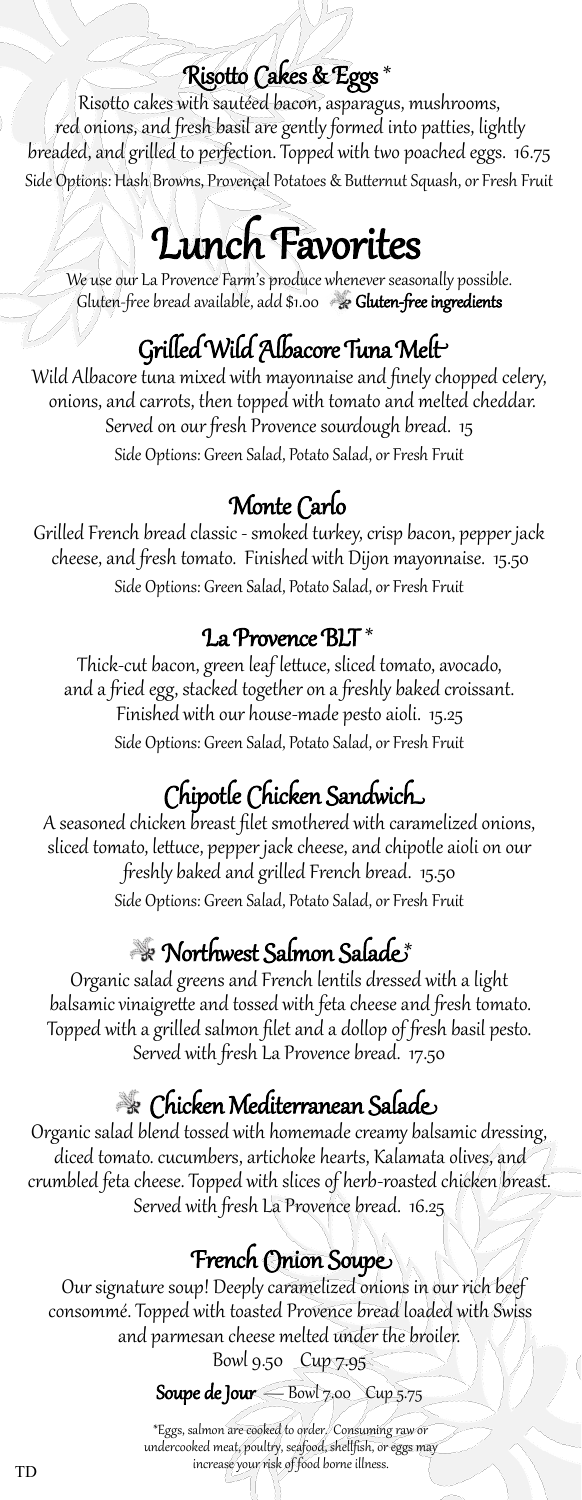# Perfect Beverages

| Soda   Iced Tea   Lemonade   Smith Hot Tea                               |      |
|--------------------------------------------------------------------------|------|
| Perrier                                                                  | 4.50 |
| Fresh Squeezed Orange Juice<br>Ask about our other juice offerings       |      |
| <b>Shirley Provence</b><br>Soda with a splash of pomegranate and orange. | 4.50 |
| Italian Soda<br>Soda water, flavor, splash of milk & whipped cream       | 4.50 |

#### Nossa Familia Coffee & Barista Beverages

Regular and Decaf Coffee

Espresso | Americano | Café Au Lait

Cubano | Macchiato

Latte | Cappuccino

Mocha | Chai Latte | Green Tea Latte

Coffee-free Barista Beverages: Hot Cocoa | Steamer

We offer multiple milk alternatives and syrup flavors.

# Our Bakery

Our bakery goods are handmade by our talented bakers who put their heart and soul into everything they create. We invite you to taste their handiwork: the crème de la crème of French pastries and desserts in The Dalles!

If you fancy a rich mocha-flavored dessert, you'll be delighted when you try our crowd-pleasing Versailles cake. And when the sweet taste of sun-kissed berries or citrus is on your mind; you just can't beat our luscious Lemon Tart or a Marionberry Cheesecake. Finally, bite into our caramelized, flaky Napoleon and St. Honoré desserts filled with decadent vanilla cream to taste beautiful simplicity at its best.

Ask your server or visit our bakery counter to learn more about all of our delicious desserts, pastries, and bread.Bon Appétit!